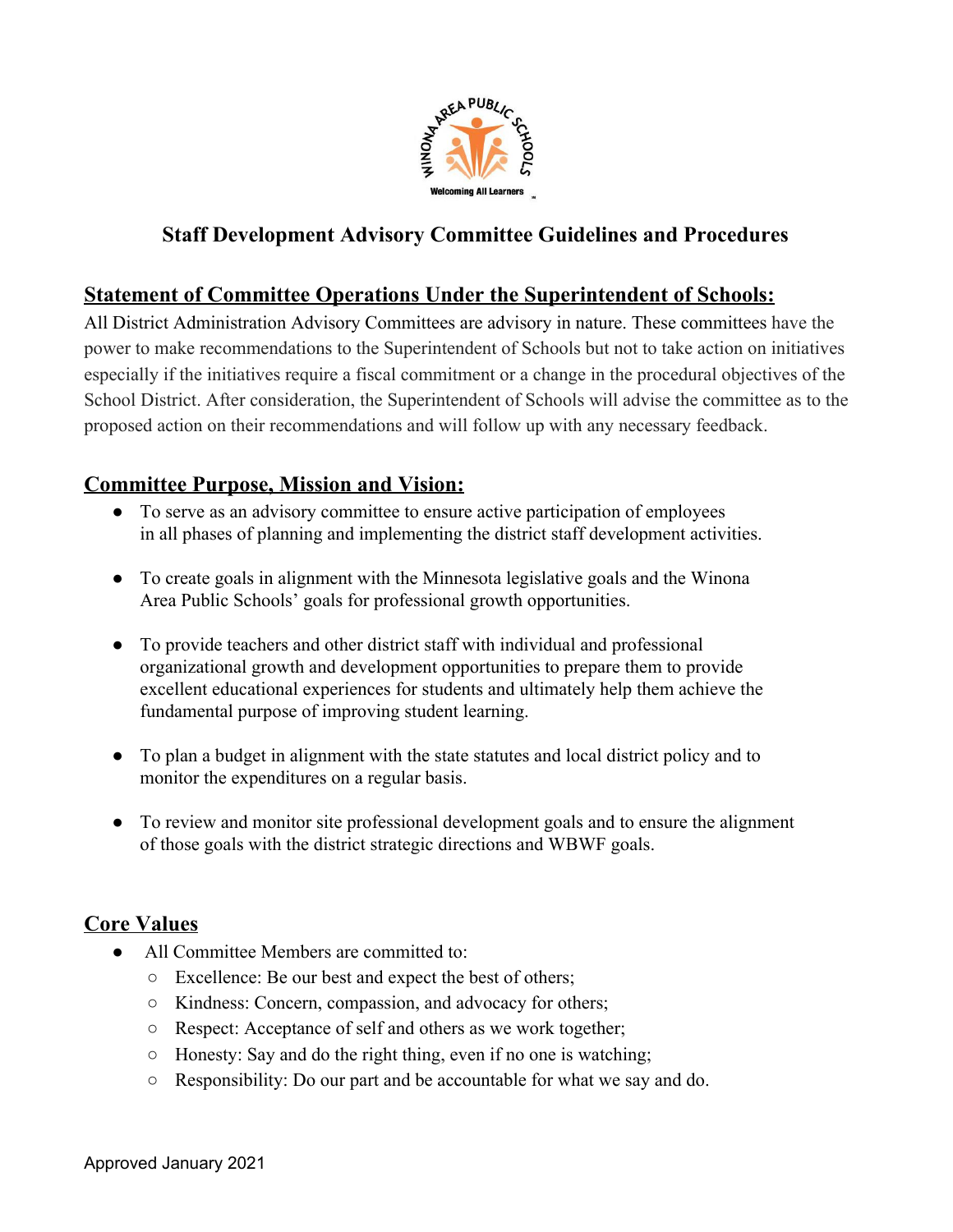## **Membership:**

### **A. Membership Number and Make-Up**:

The Winona Area Public Schools District Wide Staff Development Committee

will consist of up to twenty (20) members to include:

- a. a majority of teachers (11) approved by the Winona Education Association to represent each site receiving staff development dollars
- b. Goodview Elementary, Goodview EC/Pre-school, Jefferson Elementary, Washington-Kosciusko Elementary, Winona Middle School, Winona High School, Winona Area Learning Center
- c. at least one teacher rep must be licensed in and able to represent Special Education
- d. other committee members may be recommended by the committee and appointed by the board of education
- e. representatives may serve more than one role
- f. administrative reps from elementary, middle school and high school
- g. the Director of Learning and Teaching (non-voting member)
- h. the Superintendent is an ex-officio committee member (non-voting member)
- i. a representative from the paraprofessional bargaining unit will represent all non-licensed bargaining units
	- parent representative/community member
	- a representative of a College of Education in the community
	- a school board member is an ex-officio member (non-voting member) assigned by the School Board
	- Committee members shall either be employees of Independent School District 861 or persons residing within the boundaries of the district.

## **B. Membership Application**:

- a. Community Member Vacancies:
	- The Committee shall set a date for submission of applications to the Curriculum office of District #861.
	- The applications and selection process shall be approved by the Committee. Notice that the Committee is accepting applications to fill the vacancy shall be posted on the website of ISD #861 and published on district social media, as well as at least once in the Winona Daily News and Winona Post, at least two weeks prior to the submission deadline.
	- The Committee shall cast votes for the applicants for each vacancy. A report, which ranks the applicants based upon votes received and recommends the appointment of applicants to fill the vacancy.
	- A member appointed to fill a vacancy shall be appointed for the term stated in Section 4 or, if applicable, the unexpired term of his/her predecessor on the Committee.
- b. Education Based Members:
	- The Winona Education Association shall be involved in the appointment of teaching staff to the Committee.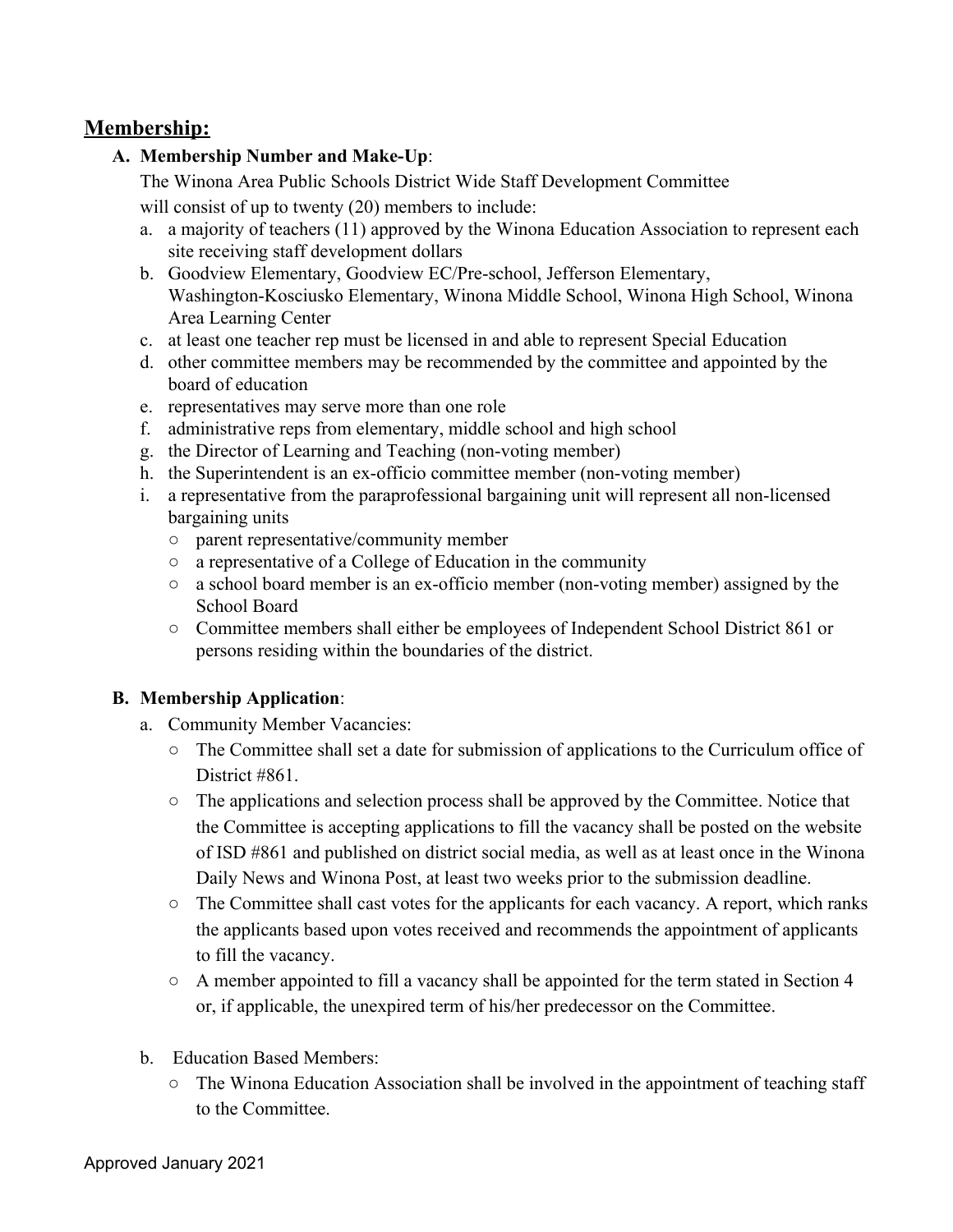#### **C. Membership Appointment**:

- a. The Director of Learning and Teaching along with the Committee Chair will review application materials and choose the top candidates who meet the desired vacancy requirement. The director and chair will bring a proposal for filling the vacancies to the full committee for a vote.
- b. In the case of a deadlock, or to get further input regarding the applicants, the chair and director may meet with a small work group consisting of two community members and 1 education based member. In this situation, the work group will present a membership proposal to the full committee for approval.
- **D. Membership Officers:** The officers of the committee shall include a chairperson or designee.
	- a. The officers shall be elected by a majority of the members of the committee at the September meeting.
	- b. Each officer shall hold office until his/her successor is duly elected.
	- c. Terms of office for the chairperson shall be one year.
	- d. In the event of a vacancy of the chair due to death, resignation, or removal, the committee may vote to select a replacement at any meeting at which a quorum is present. Quorum shall be more than half the current membership.
	- e. The chairperson shall preside at all meetings and execute all undertakings as directed by the committee and serve as the official representative of the committee for his/her term.
	- f. The designee shall act in the absence of the chairperson and shall maintain all powers of the chairperson if the chairperson is absent or unable to perform his/her duties

#### **E. Membership Resignation, Termination and Absences:**

- a. When a committee member knows ahead of time that he/she will be absent from a meeting, he/she may assign a substitute from his/her site or area of representation to attend the meeting and have voting rights. The substitute should be reported to the committee chairperson prior to the meeting.
- b. If any committee member has failed to attend four (4) consecutive regular or special meetings of the Committee, said Committee member may be removed from membership by action of the committee. If a member has failed to attend three (3) consecutive meetings of the committee, said member shall be notified in writing at least two (2) weeks prior to the meeting at which failure to attend may result in his/her removal from the Committee.

#### **F. Membership Vacancy**:

a. When vacancies on the committee arise mid-term, the current members may make recommendations for a replacement. Replacement of teachers will be approved by the Winona Education Association. Replacements for Educational Assistants will be approved by the non-licensed bargaining unit. Other members may be recommended by the committee. The new member will assume the unexpired term of his/her predecessor.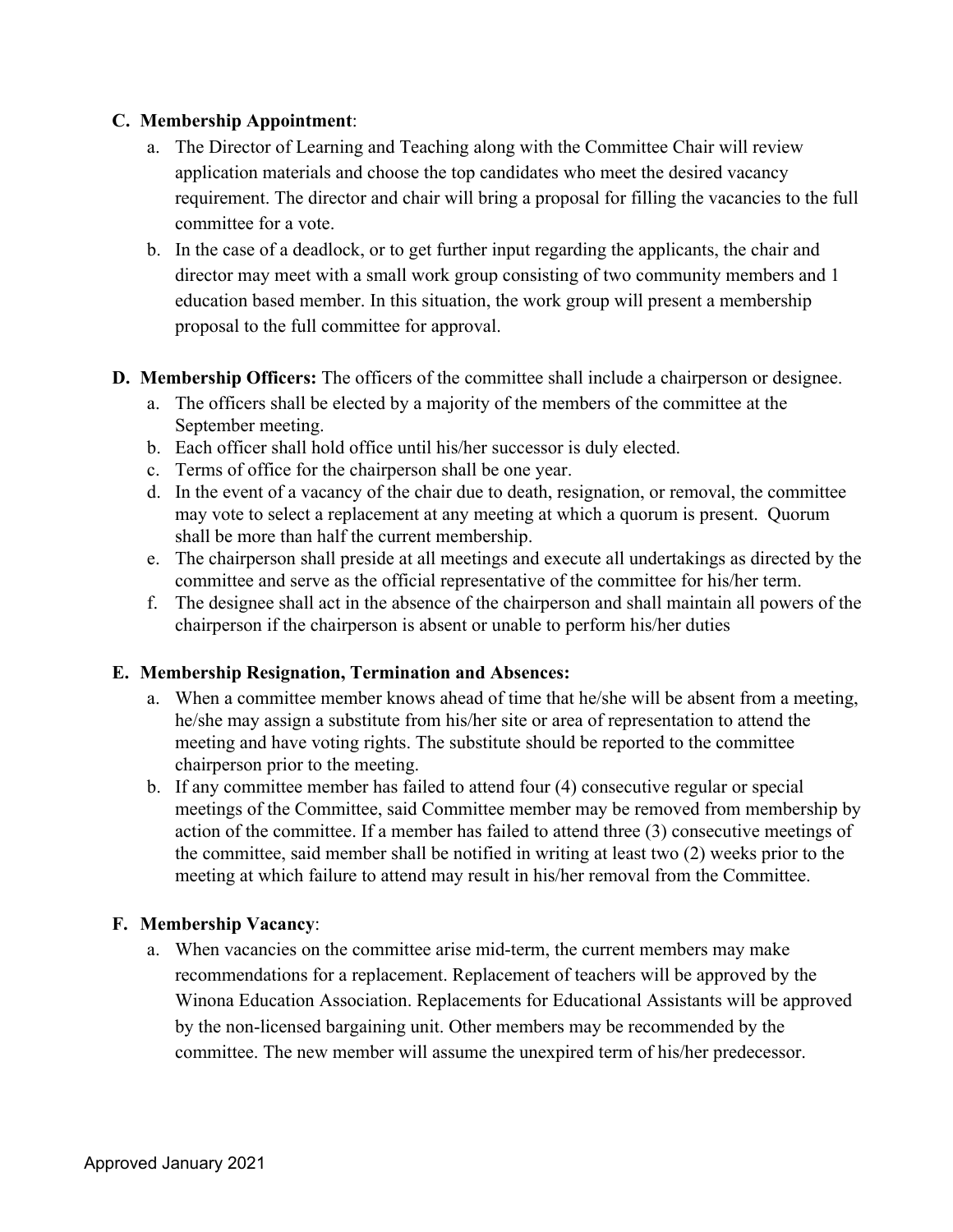# **Meetings:**

### **A. Time and Location**

- a. The District Wide Staff Development Committee shall meet the second Monday of every month from 4:00-5:30 p.m. The location will be posted. Meetings are open to the public and held September- May. By resolution the committee may change the meeting date, time or place. Notice for meetings and an agenda shall be delivered in a timely manner (usually 5-7 days in advance of the meeting) via hard copy or by e-mail.
- b. The chairperson will work with the *Director of Learning and Teaching* to post meetings at least one week in advance, when possible. Meeting details will be posted on the District Website. Modifications to meeting dates, times, or locations will be communicated to the *Director of Learning and Teaching* as soon as possible for adjustment on the District Website. Emergency Meetings should be held only if at least two (2) days of advance notice are provided.
- c. Meeting locations, including virtual meetings, will be organized and scheduled by the Director of Learning and Teaching and the recording secretary.
- d. The recording secretary, also the Learning and Teaching administrative assistant shall record the minutes of each meeting and give copies to all members for review and approval.

#### **B. Agendas:**

- a. The agenda will be set by the Director of Learning and Teaching and the committee chairperson.
- b. The agenda will be distributed to committee members and sent to the Communications Coordinator at least 4 calendar days prior to the scheduled meeting.

#### **C. Rules of Order:**

- a. A simple majority of attendees shall transact business at any meeting of the committee.
- b. Robert's Rules will be followed when addressing action items.

#### **D. Minutes and Records:**

- a. The finalized committee minutes using the agenda minutes template will be sent to the Communications Coordinator by the committee chair within four calendar days after the scheduled meeting.
- b. The minutes will also be sent to the superintendent's office to be posted in the Board Docs.